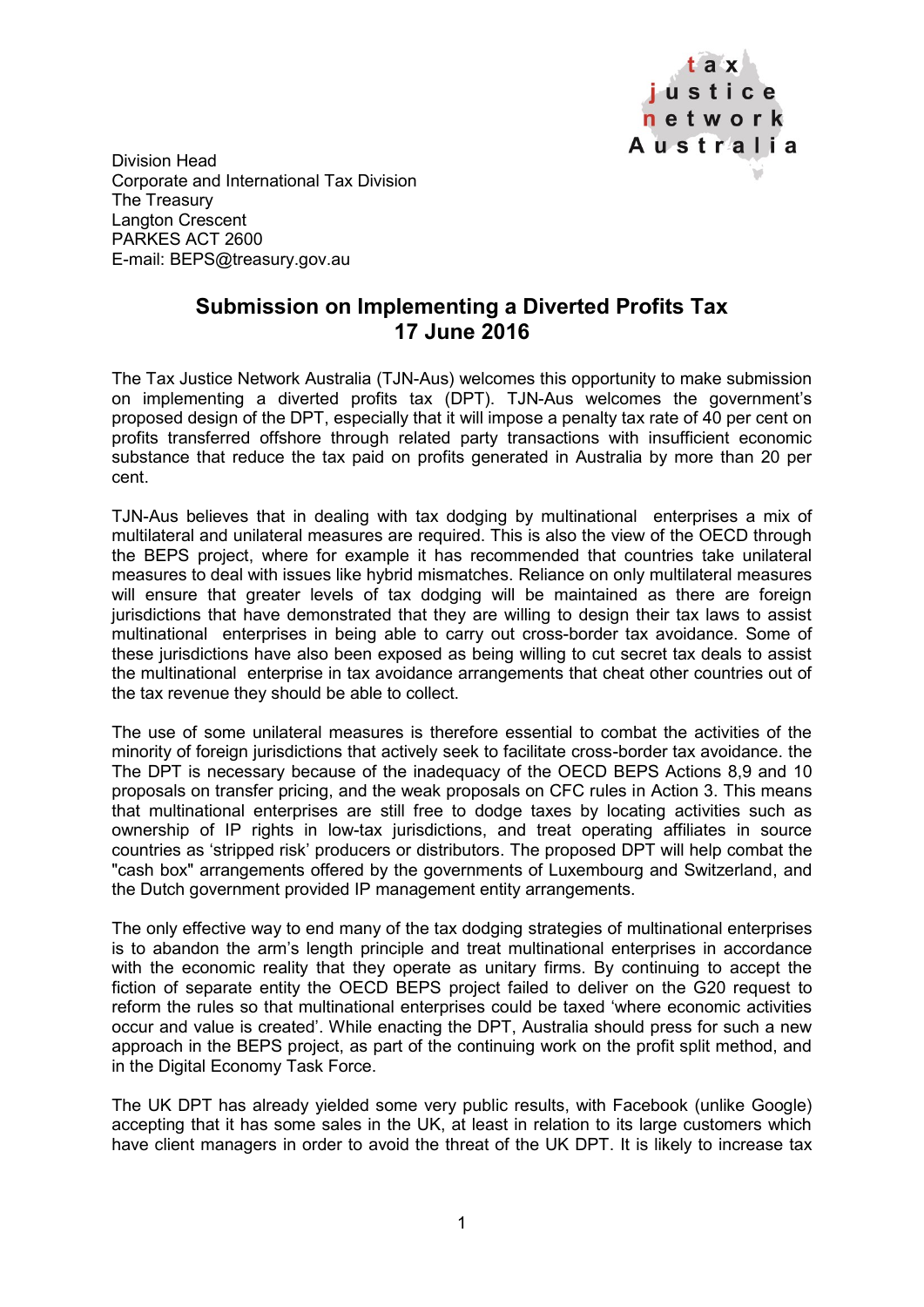payments by Facebook in the UK by millions of pounds.<sup>1</sup> The UK Government expects to raise £3.1 billion (A\$6 billion) over five years from the impact of the UK DPT changing the tax behaviour of large multinational enterprises operating in the UK. $<sup>2</sup>$ </sup>

Tommaso Faccio, chartered accountant and lecturer in accounting at the Nottingham University Business School in Nottingham, and Jeffery Kadet, University of Washington School of Law, note that in response to the DPT in the UK, Amazon is also reported to be in the process of establishing a taxable presence in the UK.<sup>3</sup> They conclude from their analysis of the UK DPT that:<sup>4</sup>

*The initiation of DPT and the changes to royalty withholding announced in the 2016 U.K. budget have a major impact on the economics of profit-shifting structures that require on-the-ground sales, marketing, and other support activities in the U.K. The U.K.'s actions will be closely examined and may well be followed by numerous other countries feeling the effects of aggressive profit-shifting structures.* 

*If U.K.-style provisions are adopted in many other countries, multinationals worldwide should rethink the economics and risks of their profit-shifting structures, given the significant increase in local taxation that will result. Multinationals should consider unwinding their profit-shifting structures when the benefits no longer justify the risks or administrative costs and inconveniences.*

TJN-Aus is concerned that the 20 per cent tax reduction threshold may be too high. For example, a multinational enterprise with profits of \$100 million in Australia would be permitted to avoid up to \$20 million before being caught by the DPT. Given the threshold test does not require the ATO to take action, but allows them to, provided they have cause to believe the test of the transaction lacking economic substance applies, a lower threshold allows the ATO more ability to take action. It means if a transaction is entered into that obviously lacks economic substance, the ATO will have the option to take action. The ATO will still need to assess the amount of revenue to be recovered against the cost of the ATO taking action. Thus a threshold of 10 per cent tax reduction would seem more suitable. In addition the ATO should be able to also take action against transactions that result in a \$5 million tax reduction if they lack economic substance, even if this is below the 10% threshold.

TJN-Aus supports that the DPT will apply where it is reasonable to conclude based on the information available at the time to the ATO that the arrangement is designed to secure a tax reduction.

TJN-Aus supports that the ATO be given more options to reconstruct the alternative arrangement on which to assess the diverted profits where a related party transaction is assessed to be artificial or contrived.

TJN-Aus supports that the DPT will impose a liability when an assessment is issued by the ATO (so it will not operate on a self-assessment basis) and that it will require upfront payment, which can only be adjusted following the successful review of the assessment. We

 $\overline{a}$ 

<sup>&</sup>lt;sup>1</sup> See for example [https://www.theguardian.com/technology/2016/mar/04/facebook-pay-millions-more](https://www.theguardian.com/technology/2016/mar/04/facebook-pay-millions-more-uk-tax-reports)[uk-tax-reports;](https://www.theguardian.com/technology/2016/mar/04/facebook-pay-millions-more-uk-tax-reports) and http://www.irishexaminer.com/examviral/technology-and-gaming/qa-everythingyou-need-to-know-about-facebooks-decision-to-pay-more-tax-in-the-uk-385649.html 2

 $^{\prime}$  http://www.irishexaminer.com/examviral/technology-and-gaming/ga-everything-you-need-to-knowabout-facebooks-decision-to-pay-more-tax-in-the-uk-385649.html 3

Tommaso Faccio and Jeffery Kadet, "Will Bringing Sales Onshore in the U.K. Lead to Higher Taxes?", *Tax Notes International* **82(7)**, 16 May 2016, p. 684.

<sup>&</sup>lt;sup>4</sup> Tommaso Faccio and Jeffery Kadet, "Will Bringing Sales Onshore in the U.K. Lead to Higher Taxes?", *Tax Notes International* **82(7)**, 16 May 2016, p. 685.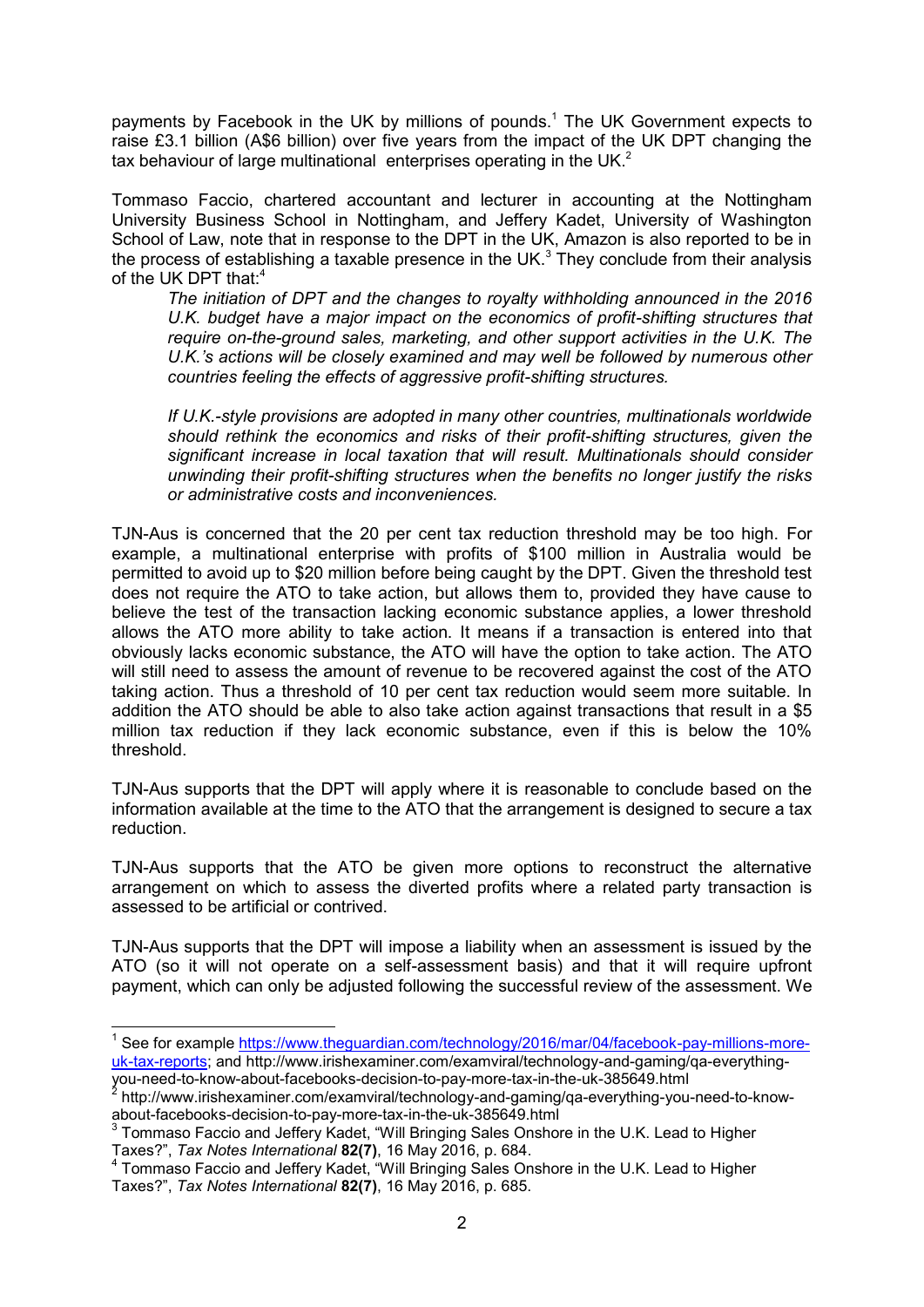also support that the DPT will put the onus on taxpayers to provide relevant and timely information on offshore related party transactions to the ATO to prove why the DPT should not apply.

TJN-Aus supports the DPT starting from income years commencing on or after 1 July 2017 and that it will apply whether or not a relevant transaction (or series of transactions) was entered into before that date.

TJN-Aus would prefer that the DPT applied to wider group of multinational enterprises, so would prefer a lower annual income threshold of \$200 million. However, TJN-Aus accepts that at this point in time the measure be targeted to very large multinational enterprises with annual global income of \$1 billion or more or an entity that is a member of a group of entities, consolidated for accounting purposes, which has annual global income of \$1 billion or more.

TJN-Aus believes that the de minimis threshold of \$25 million of Australian turnover for the DPT to apply is on the high side, but acknowledges that initially the DPT should be targeted to larger entities that may be engaged in tax avoidance in Australia. TJN-Aus accepts that the de minimis threshold aligns with a number of existing thresholds.

TJN-Aus supports that where a significant global entity has multiple related Australian entities, the \$25 million de minimis will be calculated based on the total Australian turnover of the entities.

TJN-Aus supports that an arrangement with a related party be subject to the DPT if:

- the transaction has given rise to an effective tax mismatch; and
- the transaction has insufficient economic substance.

TJN-Aus agrees that in determining the reduction in the tax liability due to the cross-border related party transaction, the circumstances of the reduction (such as different tax rates, the provision of tax relief and the exclusion of an amount from tax) will be disregarded. This is important as some foreign jurisdictions have demonstrated that they are willing to actively design their tax laws and enter into special tax arrangements to facilitate tax avoidance by multinational enterprises. To allow for exemptions in determining the reduction in the tax liability will encourage such jurisdictions to attract multinational corporate tax avoiders by specifically designing their tax laws or cutting special tax deals to exploit any exemption provided.

TJN-Aus agrees that in determining the tax liabilities to be compared under the effective tax mismatch requirement, only the Australian and foreign income taxes relevant to the transaction should be taken into account. We also agree that any available losses which may be available to the offshore related party should not be included in the effective tax mismatch calculation.

TJN-Aus agrees that the determination of whether there is insufficient economic substance be based upon whether it is reasonable to conclude based on the information available at the time to the ATO that the transaction(s) was designed to secure the tax reduction.

TJN-Aus opposes that the amount of debt a significant global entity has in Australia will be exempted from the DPT if it falls within the thin capitalisation safe harbour. TJN-Aus believes that any debt amount that gives rise to an effective tax mismatch and which has insufficient economic substance should be subject to the DPT, regardless of if it is below the thin capitalisation safe harbour or not.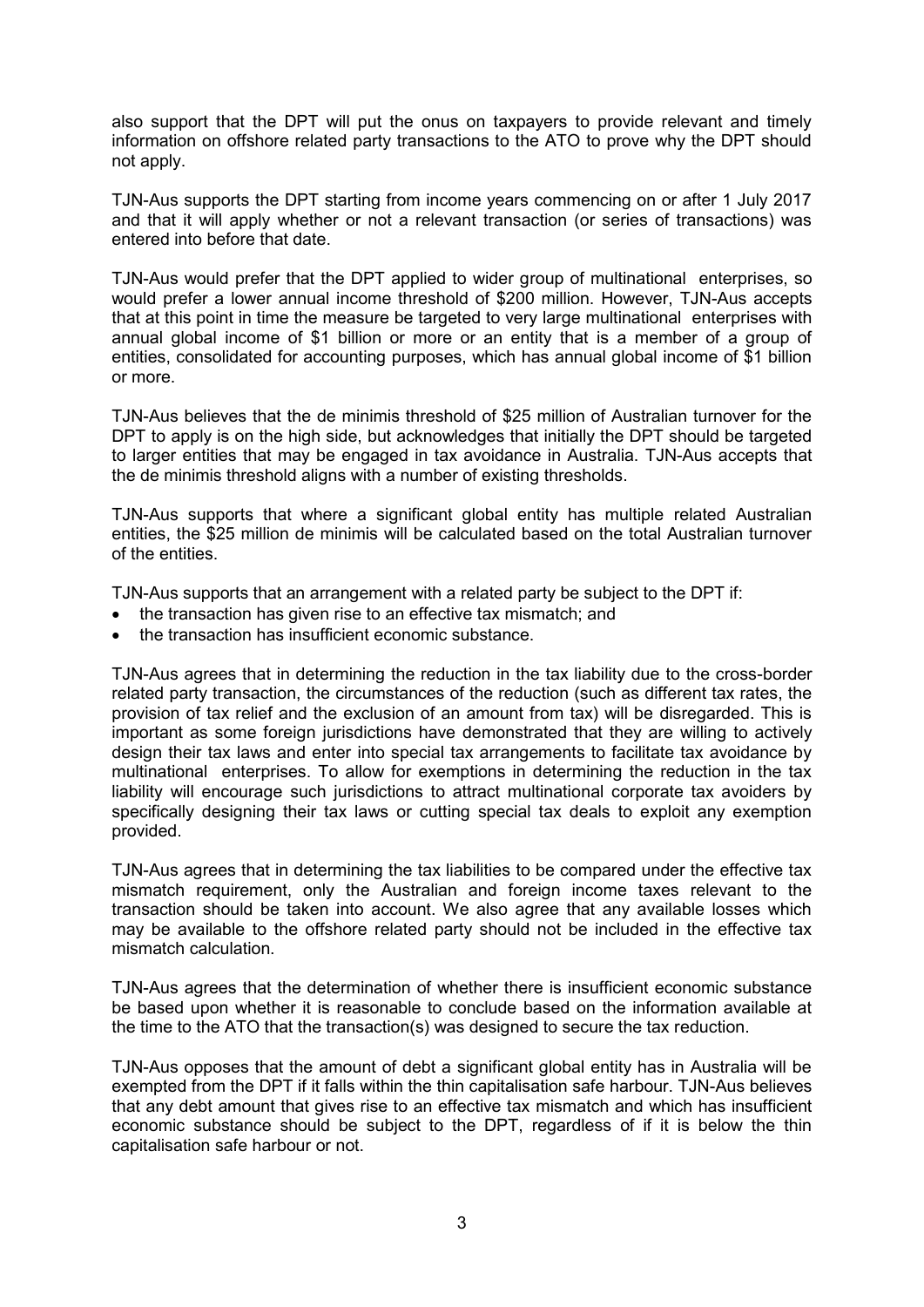TJN-Aus agrees that the DPT due and payable should not be reduced by the amount of tax paid in a foreign jurisdiction on the diverted profits, consistent with the application of penalties under Australia's existing transfer pricing rules.

We also agree that the DPT assessment include an interest charge calculated by reference to the period from the date any amount would have been payable on the relevant income tax assessment to the issue of the provisional DPT assessment.

TJN-Aus agrees that the DPT should not be deductible or creditable for income tax (or petroleum resource rent tax) purposes.

TJN-Aus believes that taxpayers should be required to disclose up front if they may have transactions that could give rise to a DPT liability, with significant penalties for failing to disclose such a risk. Such a requirement will reduce the enforcement burden on the ATO, as it will reduce the level of resources needed by the ATO to find the cases where the DPT should apply. However, any requirement to disclose transactions that could give rise to a DPT liability should not replace the ATO carrying out its own thorough investigations to detect arrangements that have not been disclosed or even accept the version of selfdisclosure by the multinational enterprise without conducting its own verification of the facts.

TJN-Aus agrees that the DPT can be applied up to seven years after the taxpayer has lodged their income tax return for the relevant year, consistent with the current review period for transfer pricing matters.

We also agree that the taxpayer be given 60 days to make representations to correct factual matters set out in the provisional DPT assessment. TJN-Aus supports that the taxpayer will have 21 days to pay the amount of the final assessment of the DPT.

The TJN-Aus agrees that the ATO be given 12 months to review the final DPT assessment, during which time the taxpayer may provide information to the ATO to support an amendment to the DPT assessment.

TJN-Aus supports that, during the review period, the ATO may issue a supplementary DPT assessment to increase the amount of DPT payable up to 30 days prior to the end of the review period. Further, we agree that at the end of the review period the taxpayer be given 30 days to lodge an appeal through the court process.

Dr Mark Zirnsak **Secretariat** Tax Justice Network Australia c/- 130 Little Collins Street Melbourne, Victoria, 3000 Phone: (03) 9251 5265 E-mail: [mark.zirnsak@victas.uca.org.au](mailto:mark.zirnsak@victas.uca.org.au)